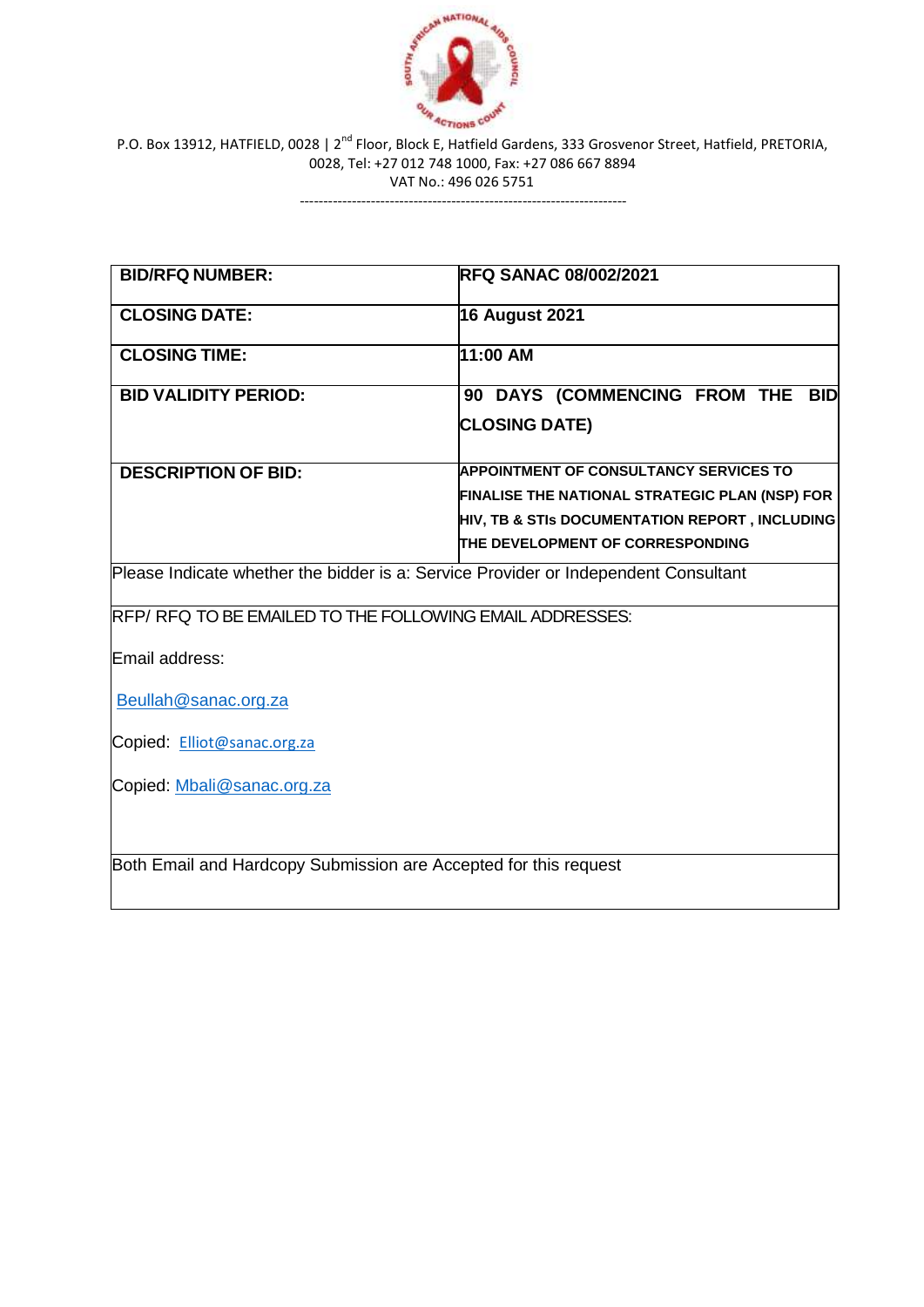

P.O. Box 13912, HATFIELD, 0028 | 2<sup>nd</sup> Floor, Block E, Hatfield Gardens, 333 Grosvenor Street, Hatfield, PRETORIA, 0028, Tel: +27 012 748 1000, Fax: +27 086 667 8894 VAT No.: 496 026 5751

#### **TERMS OF REFERENCE:**

---------------------------------------------------------------------

# **APPOINTMENT OF CONSULTANCY SERVICES TO FINALISE THE NATIONAL STRATEGIC PLAN (NSP) FOR HIV, TB & STIs DOCUMENTATION REPORT , INCLUDING THE DEVELOPMENT OF CORRESPONDING STANDARD OPERATING PROCEDURES (SOPs) TO INFORM THE DEVELOPMENT OF THE NEXT SERIES OF THE SOUTH AFRICA NSP FOR HIV, TB & STIS.**

### **1. Introduction**

The South African National AIDS Council (SANAC) Trust seeks to appoint consultancy services to finalise the NSP Process Documentation Report, including corresponding SOPs to inform decision making in the development of the next series of the NSP for HIV, TB and STIs.

### **2. Background**

In May 2017, SANAC released the fourth NSP for HIV, TB and STIs. This five-year plan (2017–2022), aims to track the progress towards transitioning these epidemics from public health threats to non-public health threats by the year 2030.

SANAC intends to finalise the NSP process documentation, including the development of corresponding SOPs to guide the process of developing the next NSP 2023-2027 for HIV, TB and STIs. The documentation process will consolidate key processes to follow and policy issues to guide the successful development and implementation of the next NSP. Additionally, the documentation process will delve in streamlining the success stories and lessons learnt on the implementation of the NSP for HIV, TB and STIs (2017-2022) for replication in the development of the next NSP.

Furthermore, the documentation will investigate the challenges in the development of the NSP for HIV, TB and STIs (2017-2022) to curb against similar challenges in the next NSP process. Lastly, the documentation will articulate bold recommendations to enlighten the development of the next NSP. SANAC will use the findings of the evaluation (NSP documentation report and SOPs) to inform all multi-sectoral stakeholder, inception meetings for the development of the next NSP.

The finalisation process excludes the following processes have already been completed:

- Document and literature reviews
- Key informant interviews and transcription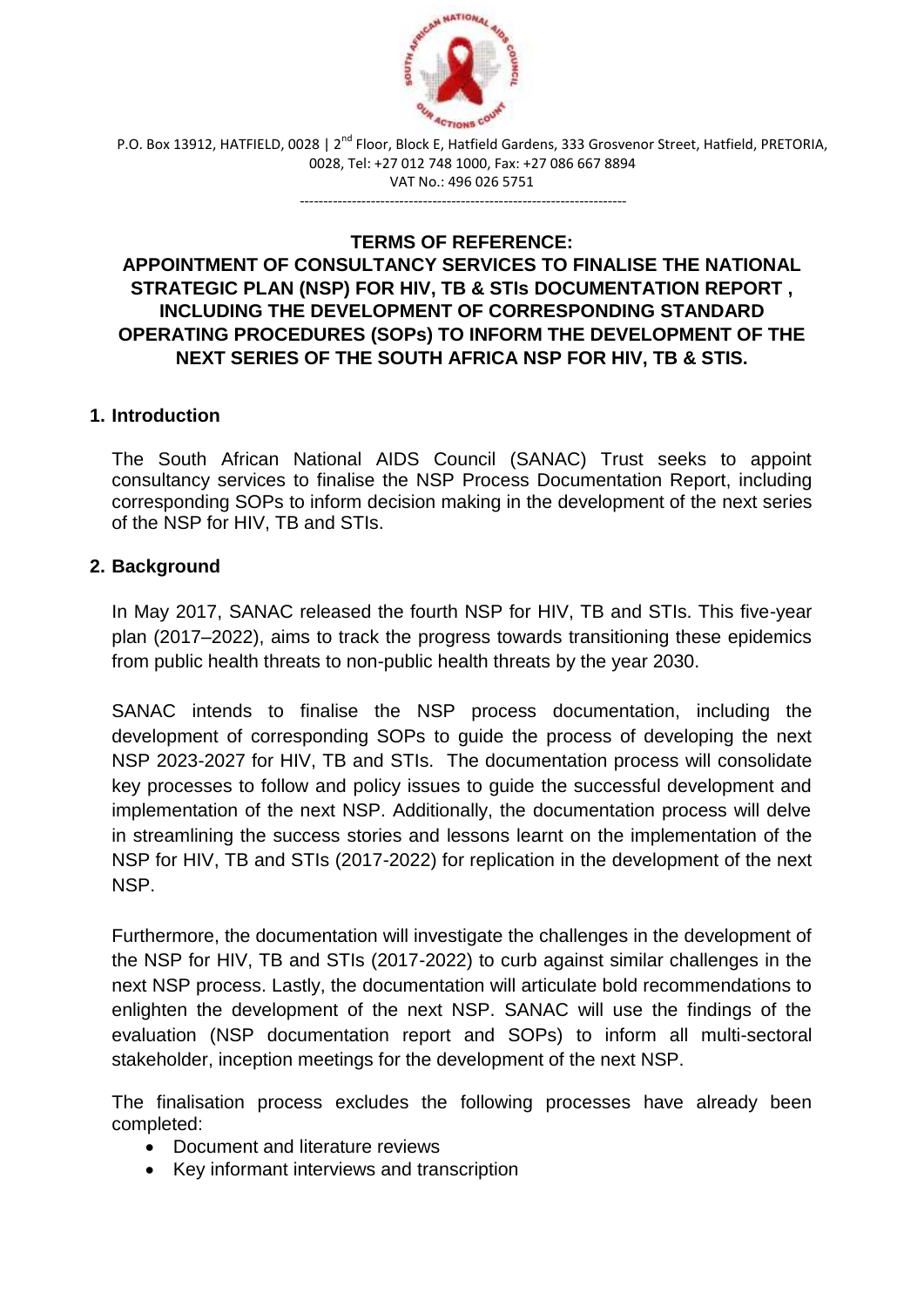

P.O. Box 13912, HATFIELD, 0028 | 2<sup>nd</sup> Floor, Block E, Hatfield Gardens, 333 Grosvenor Street, Hatfield, PRETORIA, 0028, Tel: +27 012 748 1000, Fax: +27 086 667 8894

VAT No.: 496 026 5751 ---------------------------------------------------------------------

- Draft report
- Draft Standard Operating Procedure (SOP)

# **3. Scope of Work**

SANAC seeks to engage consultancy services to undertake the following pieces of work:

- Analyse perceptions from key informant interviews
- Finalise the draft report and strategically use the information to provide
	- 1) Streamlined dimensions of policy development: a) *context* (when and where?), b) *process* (how?), c) *actors* (who?) and d) *content* (what?)
	- 2) An outline of explicit *strengths* on the NSP Development
	- 3) An outline of explicit *weaknesses* on the NSP Development
	- 4) An outline of explicit *challenges* on the NSP Development
- Finalise the SOP

# **4. Expected Deliverables**

- a) Print-ready NSP Development Process Documentation Report
- b) Standard Operating Procedure for the development of the next NSP for HIV, TB and STIs.

# **5. Qualifications and experience**

The consultancy requires should meet the following criteria:

- Advanced qualification equivalent to master's degree in Public Health, Social Sciences, Communication or Community development.
- Strong knowledge of the South African HIV, TB and STI epidemic and national response; the legislative, and policy environment including the National Strategic Plan on HIV, STIs and TB (2017-2022) and SANAC's mandate.
- At least 5 years of experience, in developing strategic frameworks / .
- Aptitude for policy, strategic planning, system development, and organizational skills, including results orientation.
- Knowledge and/or understanding of the SANAC and its stakeholders.
- Excellent English language writing and editing.

# **6. Competencies and Special Skills Requirement:**

- Demonstrate strong written communication, analytical ability, and ability to rapidly integrate information from various sources.
- Knowledgeable of current SANAC activities including HIV, TB and STIs.
- Ability to deliver the requirements on time and be responsive to all communications from SANAC.
- Ability to work under pressure.